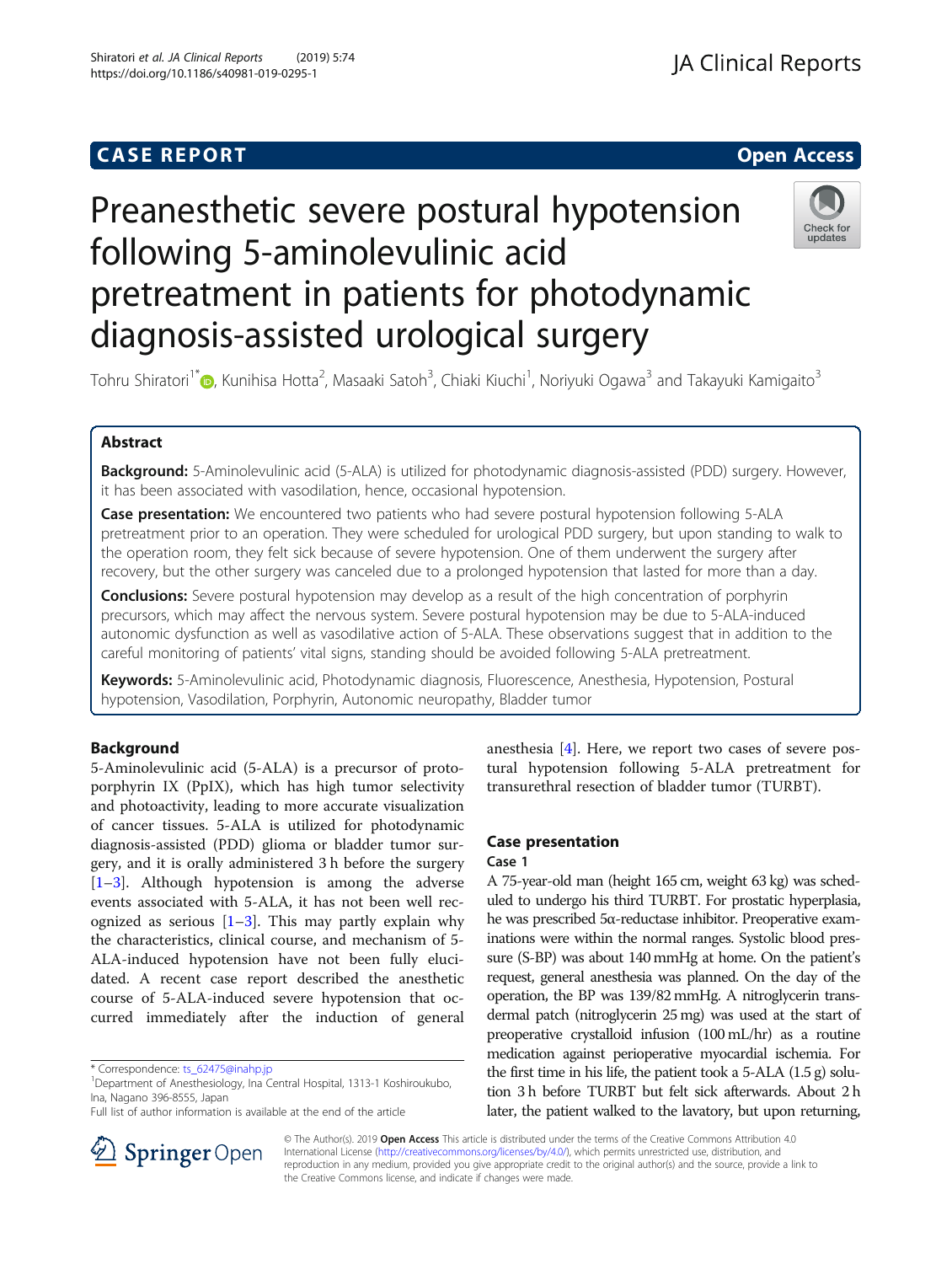he could not sit by himself and had a severe staggered feeling and nausea. Although his S-BP was 42 mmHg, he was fully conscious. The patient had cold sweats and a pulse rate (PR) of 70–80 bpm, but other skin symptoms were absent. The blood glucose level was 146 mg/dL. Placing the patient in the Trendelenburg position with fluid resuscitation brought recovery from the shock. Before entering the operating room, the BP and PR were 96/55 mmHg and 67 bpm, respectively. General anesthesia was induced with atropine (0.5 mg), propofol (80 mg), and rocuronium (30 mg). Anesthesia was maintained with sevoflurane (1.0–1.5%) and remifentanil (100–300 μg/h). Although ephedrine (total dose 15 mg) and phenylephrine (total dose 0.2 mg) were necessary to maintain S-BP above 80 mmHg, abnormal hypotension did not develop during the PDD surgery. The operation was completed without any incident, and the postoperative course was uneventful. However, the pathology report suggested the need for a future PDD surgery. With the nitroglycerin patch attached, the hypotension seemed non-ischemic. Although the nitroglycerin patch could have affected the preoperative BP, it was difficult to conclude that the patch caused the severe hypotension.

#### Case 2

A 68-year-old man (170 cm, 70 kg) was planned for his first elective PDD TURBT under spinal anesthesia. The patient was medicated with losartan (25 mg/day) for hypertension and tamsulosin (0.2 mg/day) for dysuria. Preoperative examinations were within the normal ranges. On the day of the operation, the BP and PR were 126/81 mmHg and 71 bpm in the early morning, respectively. Daily medications were orally administered. Subsequently, crystalloid infusion was started. About 3 h before the PDD TURBT, the patient took a 5-ALA (1.5 g) solution. Thirty minutes before entering the operation room, the BP and PR were 96/57 mmHg and 80 bpm, respectively. When the patient stood up and headed to the operation room, he felt sick. The S-BP was 42 mmHg at that time. After 20 min, the vital signs were 76/44 mmHg and 68 bpm, respectively. He complained of dizziness with cold sweat and no rash. Fluid resuscitation with the Trendelenburg position was initiated. The operation was canceled due to sustained hypotension, and continuous dopamine infusion (0.3% solution; 3 mL/hr) was started. About 16 h after the 5-ALA pretreatment, the vital signs were 67/32 mmHg and 78 bpm, respectively. Continuous dopamine infusion was necessary until the next day. No reason was found for the hypotension except the 5-ALA pretreatment.

## **Discussion**

The clinical courses of the two patients suggest some important findings following 5-ALA pretreatment: first, severe postural hypotension followed 5-ALA pretreatment; second, severe postural hypotension occurred about 3 h after 5-ALA pretreatment; and third, the hypotension was severe in the abrupt onset and duration.

The clinical situations of the two patients may indicate a causal relationship between severe postural hypotension and exposure to 5-ALA, this being the common clinical factor between them. The possible causes of the postural hypotension observed in the two patients could be strong vasodilation and autonomic disorder. 5-ALA may induce vasodilative action [\[5](#page-2-0)]; however, it is debatable whether severe hypotension is ascribed only to vasodilative action because 5-ALA does not always induce severe BP decrease and its dose-response relationship is unclear. According to previous researches, there have been some concerns about the relationship between 5-ALA-induced hypotension and antihypertensive therapy [\[6](#page-2-0), [7](#page-2-0)]. Although preanesthetic antihypertensive may be a factor spurring hypotension, it is uncertain whether the severe postural hypotension was only due to 5-ALA pretreatment in combination with the antihypertensive because 5-ALA-pretreated patients medicated together with antihypertensive have not always experienced preanesthetic severe hypotension in clinical practice. Previous trials contain no information on how patients moved to the operation room. In neurosurgical trials, patients with high-grade glioma are considered to have been laid on the bed before an operation. Postural hypotension may not have developed in neurosurgical trials because such patients hardly have the need to walk to the operation room and are usually transferred on the bed. While we have hypothesized that autonomic reflex dysfunction or strong vasodilation beyond autonomic reflex may be responsible for the severe hypotension observed in our patients, the true mechanism is not known.

The onset time of severe hypotension in our cases was approximately 3 h after 5-ALA pretreatment, similar to a recent report  $[4]$  $[4]$  $[4]$  and seems to coincide with an increase in plasma PpIX concentration. PpIX concentration slopes upward an hour after 5-ALA pretreatment, and the 3-h concentration reaches about 3 times as high in an hour  $[5]$ , indicating that substantial exogenous 5-ALA yields high concentrations of porphyrin precursors, similar to porphyria in terms of high porphyrins. While it was concluded that 5-ALA does not induce porphyria [\[8](#page-3-0), [9](#page-3-0)], there is a report presenting a patient with 5-ALA-induced acute neuropathy similar to porphyria who experienced recurrent postural hypotension [[10\]](#page-3-0). Postural hypotension is among the signs of porphyria autonomic neuropathy, and ample 5-ALA is supposed to have direct neurotoxicity  $[11-13]$  $[11-13]$  $[11-13]$  $[11-13]$  $[11-13]$ . Considering this fact, it is possible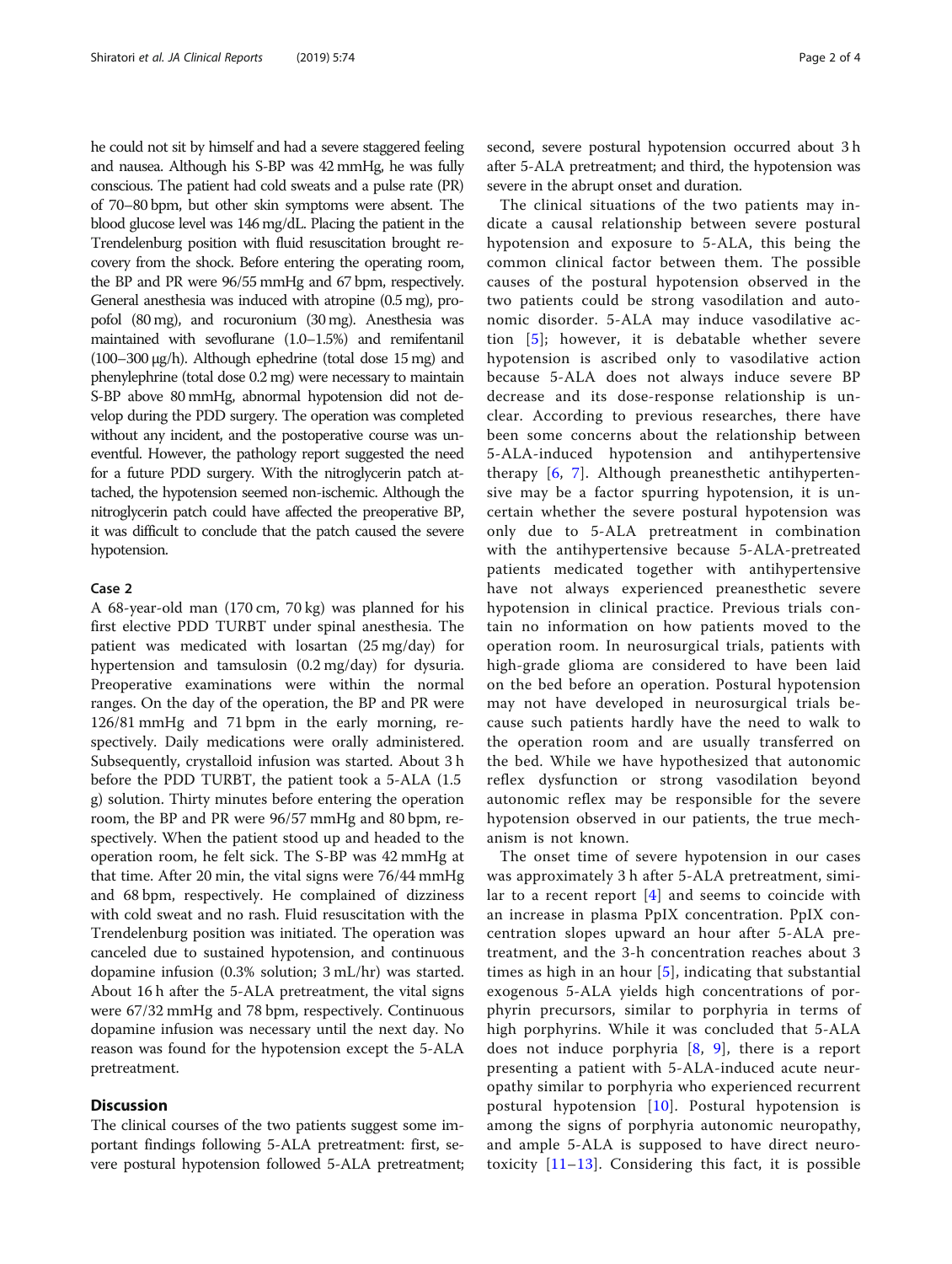<span id="page-2-0"></span>that autonomic dysfunction develops around 3 h after 5-ALA pretreatment when the concentration of porphyrin precursors becomes extremely high. Given that substantial exogenous 5-ALA can neurogenically affect BP regulation, consultation from a neurologist may be needed.

The abrupt onset of profound hypotension and duration of BP decrease was serious; therefore, anaphylactic shock should be differentiated. 5-ALA can induce hypersensitivity. Two previous clinical studies have each listed a case with 5-ALA-related rash  $[1]$  and urticaria  $[3]$ , and anaphylactic shock occurred in a patient with intravesical 5- ALA-derivative [\[14](#page-3-0)]. Thorough inspections for hypersensitivity may be required in severe cases [4]. According to a recent report, 5-ALA-induced hypotension may possibly be vasoactive-refractory [4]. While severe hypotension improved in the first case, the second case suffered prolonged hypotension that continued by the next day despite continuous dopamine infusion. Although it is not fully elucidated what classes of antihypertensive drugs significantly contribute to 5-ALA-induced hypotension, preoperative administration of angiotensin-receptor-blocker is known to be associated with an increased incidence of intraoperative hypotension [\[15,](#page-3-0) [16](#page-3-0)]. Losartan was administered in the second case, taking into account its advantages and disadvantages, but it may have been attributed to the severity and prolonged duration of 5-ALA-induced hypotension. Given that the effects of 5-ALA are strong and long-lasting, adequate vasoactives and careful monitoring over a day will be necessary when dealing with 5- ALA-induced hypotension.

When treating patients with 5-ALA pretreatment, there are some important insights elicited from the present cases. Standing should be avoided, and it is beneficial not to take vasodilatives preoperatively together with 5-ALA. Checking for vital signs is needed around 3 h after 5-ALA pretreatment. Preparation for prolonged hypotension may be required. As for 5- ALA indication, it is necessary to elucidate whether a history of 5-ALA-induced hypotension is a risk factor for the next 5-ALA pretreatment, because a previous study described recurrent symptomatic hypotension in patients with similar hypotensive histories [[17](#page-3-0)]. However, the description lacks sufficient clinical details to draw generalizations.

In conclusion, we admitted two patients with severe postural hypotension following 5-ALA pretreatment. One patient managed to undergo PDD TURBT with general anesthesia after recovering from the hypotension, but the other could not undergo the procedure due to prolonged hypotension. Since 5-ALA may affect the nervous system, the severe hypotension observed in our patients may be attributable to the effects of 5-ALA-induced autonomic dysfunction. As such, careful monitoring of the vital signs during perioperative period is required after 5-ALA pretreatment and patients so treated should avoid standing. The relationship between 5-ALA and porphyrin metabolism may be investigated to unravel possible mechanisms for severe hypotension.

#### Abbreviations

5-ALA: 5-Aminolevulinic acid; PDD: Photodynamic diagnosis-assisted; PpIX : Protoporphyrin IX; PR: Pulse rate; S-BP: Systolic blood pressure; TURBT: Transurethral resection of bladder tumor

### Acknowledgements

Not applicable.

#### Authors' contributions

TS, KH, and MS wrote the manuscript. KH and MS revised the manuscript. KH supervised this work. TS prepared the manuscript files in consultation with CK, NO, and TK. All authors reviewed and approved the final manuscript for submission.

#### Funding

The authors declare that they have no founding.

## Availability of data and materials

Not applicable.

## Ethics approval and consent to participate

Not applicable.

#### Consent for publication

Written informed consent was obtained from patients for publication of this case report.

#### Competing interests

The authors declare that they have no competing interests.

#### Author details

<sup>1</sup>Department of Anesthesiology, Ina Central Hospital, 1313-1 Koshiroukubo, Ina, Nagano 396-8555, Japan. <sup>2</sup>Department of Anesthesiology and Critical Care Medicine, Jichi Medical University, 3311-1 Yakushiji, Shimotsuke, Tochigi 329-0498, Japan. <sup>3</sup> Department of Urology, Ina Central Hospital, 1313-1 Koshiroukubo, Ina, Nagano 396-8555, Japan.

#### Received: 4 October 2019 Accepted: 23 October 2019 Published online: 09 November 2019

#### References

- 1. Lau D, Hervey-Jumper SL, Chang S, Molinaro AM, McDermott MW, Phillips JJ, et al. A prospective phase II clinical trial of 5-aminolevulinic acid to assess the correlation of intraoperative fluorescence intensity and degree of histologic cellularity during resection of high-grade gliomas. J Neurosurg. 2016;124:1300–9.
- 2. Inoue K. 5-Aminolevulinic acid-mediated photodynamic therapy for bladder cancer. Int J Urol. 2017;24:97–101.
- 3. Nakai Y, Inoue K, Tsuzuki T, Shimamoto T, Shuin T, Nagao K, et al. Oral 5-aminolevulinic acid-mediated photodynamic diagnosis using fluorescence cystoscopy for non-muscle-invasive bladder cancer: a multicenter phase III study. Int J Urol. 2018;25:723–9 [https://doi.org/](https://doi.org/10.1111/iju.13718) [10.1111/iju.13718](https://doi.org/10.1111/iju.13718).
- 4. Yatabe T, Shigematsu-Locatelli M, Fukuhara H, Karashima T, Inoue K, Yokoyama M. 5-Aminolevulinic acid-induced severe hypotension during transurethral resection of a bladder tumor: a case report. JA Clin Rep. 2019;5.
- 5. Herman MA, Webber J, Fromm D, Kessel D. Hemodynamic effects of 5-aminolevulinic acid in humans. J Photochem Photobiol B Biol. 1998; 43:61–5.
- 6. Chung IWH, Eljamel S. Risk factors for developing oral 5-aminolevulinic acid-induced side effects in patients undergoing fluorescence guided resection. Photodiagn Photodyn Ther. 2013;10:362–7.
- 7. Nohara T, Kato Y, Nakano T, Nakagawa T, Iwamoto H, Yaegashi H, et al. Intraoperative hypotension caused by oral administration of 5-aminolevulinic